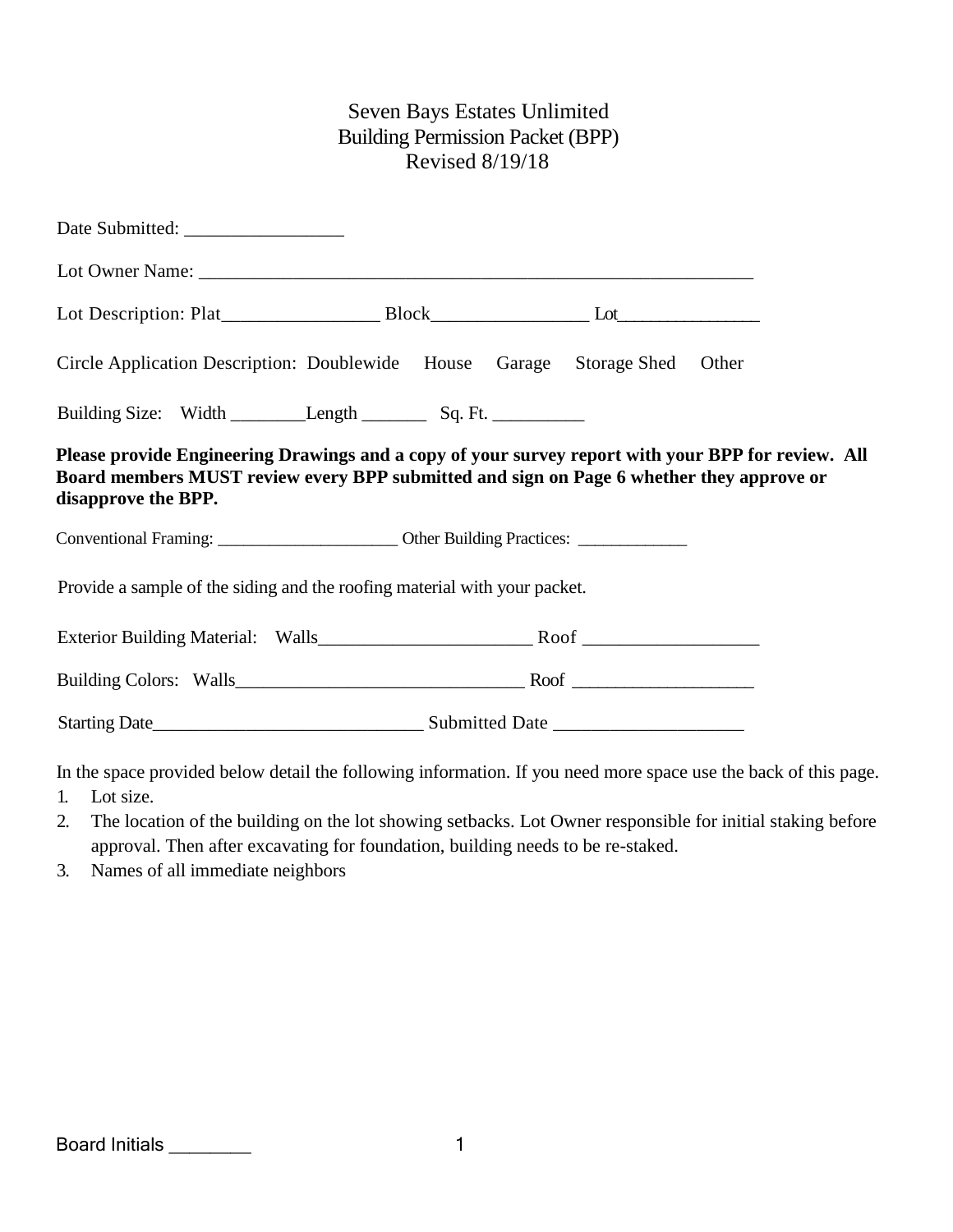## **Construction Damage**

Lot Owner will be held responsible for any damages to roadways, right of ways, drain ditches, water or sewer mains, electrical and/or telephone lines. All emergency repairs to association utilities and additional damages caused by said emergencies will immediately be repaired by Seven Bays Certified Water & Sewer System Operator and Maintenance Contractor and costs billed to the individual responsible for damage.

Any other damages that occur must be repaired to the satisfaction of the Board of Directors or approved by the Seven Bays Estates Certified Water & Sewer System Operator and Maintenance Contractor. If the repair is found to be unsatisfactory, the lot owner will be notified to complete additional repairs. If the repairs are not completed in a reasonable amount of time**,** the association will make the necessary repairs and bill the Lot Owner for all costs incurred**.**

Damages caused by Seven Bays Certified Water & Sewer System Operator and Maintenance Contractor, who contracts with Seven Bays Estates Unlimited, will not be assessed to the property owner.

During excavation of a lot, the owners must ensure that sand/debris does not hinder the flow of water in the drain ditches or roadways.

Driveway culverts, when required and approved by the HOA Board, will be furnished to the Lot Owner at cost.

#### **Water and Sewer Hookup**:

An application is required for both water and sewer hookup. No water connection will be made to Seven Bays Estate Unlimited water system without a water meter. All meters will be installed by the Seven Bays Certified Water and Sewer System Operator of Seven Bays Estates Unlimited water system or their designated sub-contractor. If lot owner chooses to have someone else install their water meter, they MUST sign a 2018 Meter Installation Form. **No exceptions**

Water meter installation costs are as follows:

- \$825 includes a 5/8" water meter, boxes, necessary components and up to 10 hours labor.
- \$1,025 includes a 1" water meter, boxes, necessary components and up to 10 hours labor.

Installations requiring in excess of 10 hours will be billed to lot owner at the rate of \$40 per each additional hour.

Water or sewer hookup costs are as follows:

- \$2,000 if the water is already stubbed out to the property line
- \$2,500 if the water needs to be stubbed out to the property line
- \$2,500 if the sewer line is stubbed out to the property line
- \$3,000 if the sewer line needs to be stubbed out to the property line

Only Seven Bays Estates Unlimited Certified Water and Sewer System Operator or their designated sub-contractor is allowed to perform these services. No installations will be made without prior written approval from the Board of Directors and coordinated with our Operator. **No exceptions**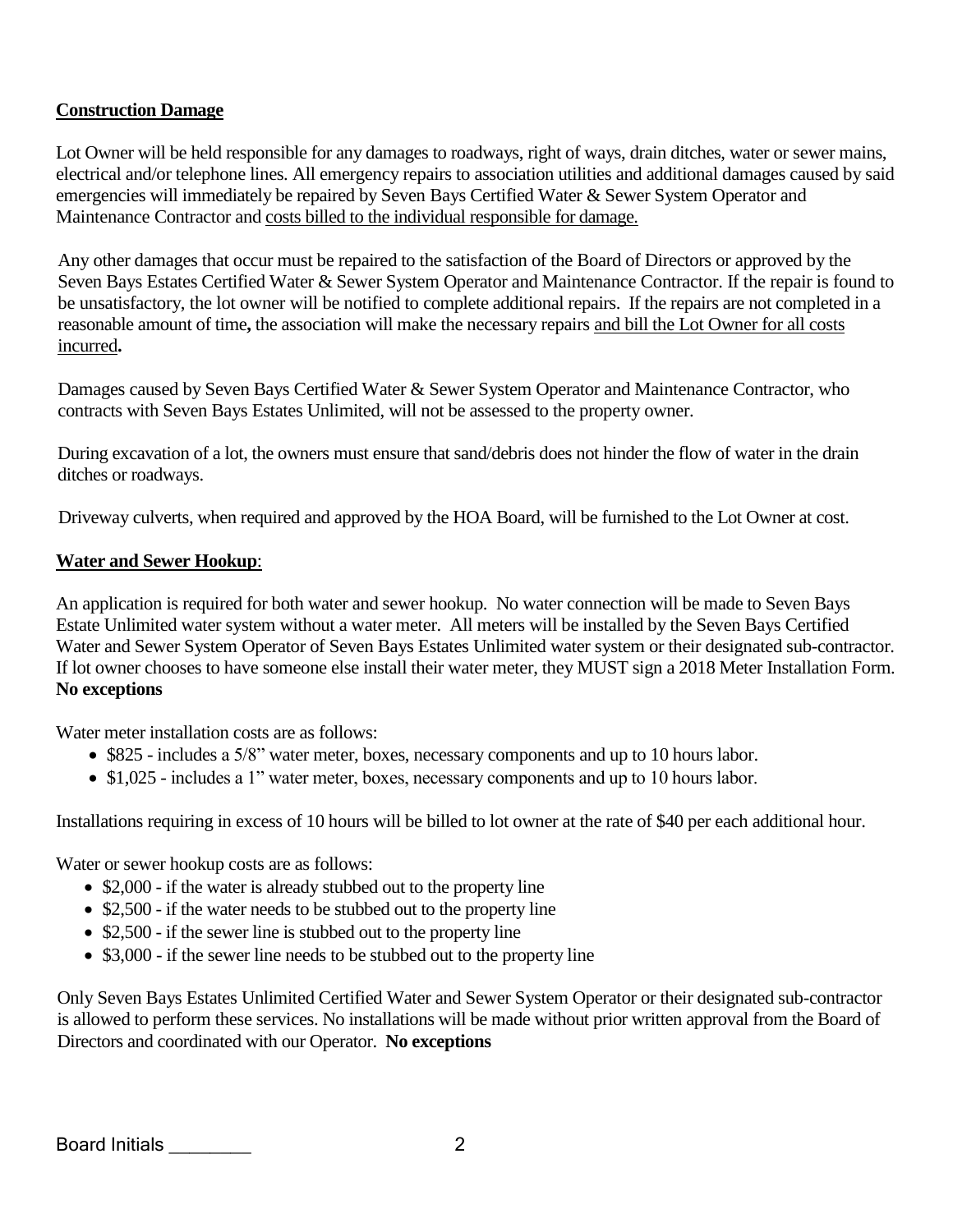## **Performance Guarantee:**

The Seven Bays Homeowners Association requires a performance guarantee in the amount \$1,000.00 to be collected from the homeowner upon the issuance of the signed Lincoln County building permit. This amount is for all buildings that require a Lincoln County building permit. A cashier or certified check is required.

The Seven Bays Homeowner's Association requires a performance guarantee in the amount of \$250.00 for all buildings that do not require a Lincoln County building permit. The \$250.00 shall be collected from the homeowner upon the issuance of the signed building permit.

The guarantee will be returned when construction is completed on time and all requirements have been met and approved by the Architectural Committee. The guarantee may be forfeited by failing to comply with the building permission packet constraints.

#### **Setback requirements:**

# **\*\*Minimum 15' from street/property lot line to the proposed building. DO NOT measure from the edge of existing paving or chip sealing.**

#### **\*\*\*Minimum 5' on other lot lines from the property line to the drip line of the building or from the roof overhang to lot line.**

For properties bordering Lincoln County roads or non-association property, setbacks are per Lincoln County building department and are provided on the Lincoln County building permit. The board of directors will not approve any BPP for properties bordering county roads or non-association property until Lincoln County building inspector has signed off on setbacks. Any request for variances must be approved by Lincoln County. Building permit application and variance request forms are available at Lincoln County building department or from their website. The minimum requirements for all building permits in Lincoln County are 10 feet on all . In order to deviate from the Lincoln County setback requirements, you must have a variance in writing and signed by the proper authorities (Lincoln County Planner and Seven Bays Architectural Committee.)

Variances on the road right of way of regular roads will not be granted.

## **Minimum Building Requirements:**

Per covenants paragraph 6, manufactured or mobile homes are allowed in any plat, must be from a nationally known firm, and all skirting must be completed within 60 days after mobile home is in place.

Per covenants paragraph 8, all dwellings or buildings to be built upon any lot of any plat must have approval of the Architectural Committee (Board of Directors).

Per covenants paragraph 9, all patios, canopies, attachments, carports, garages, airplane hangars or ports if applicable, shall be architecturally in harmony and of permanent structure if erected on said lot and shall be completed within 90 days.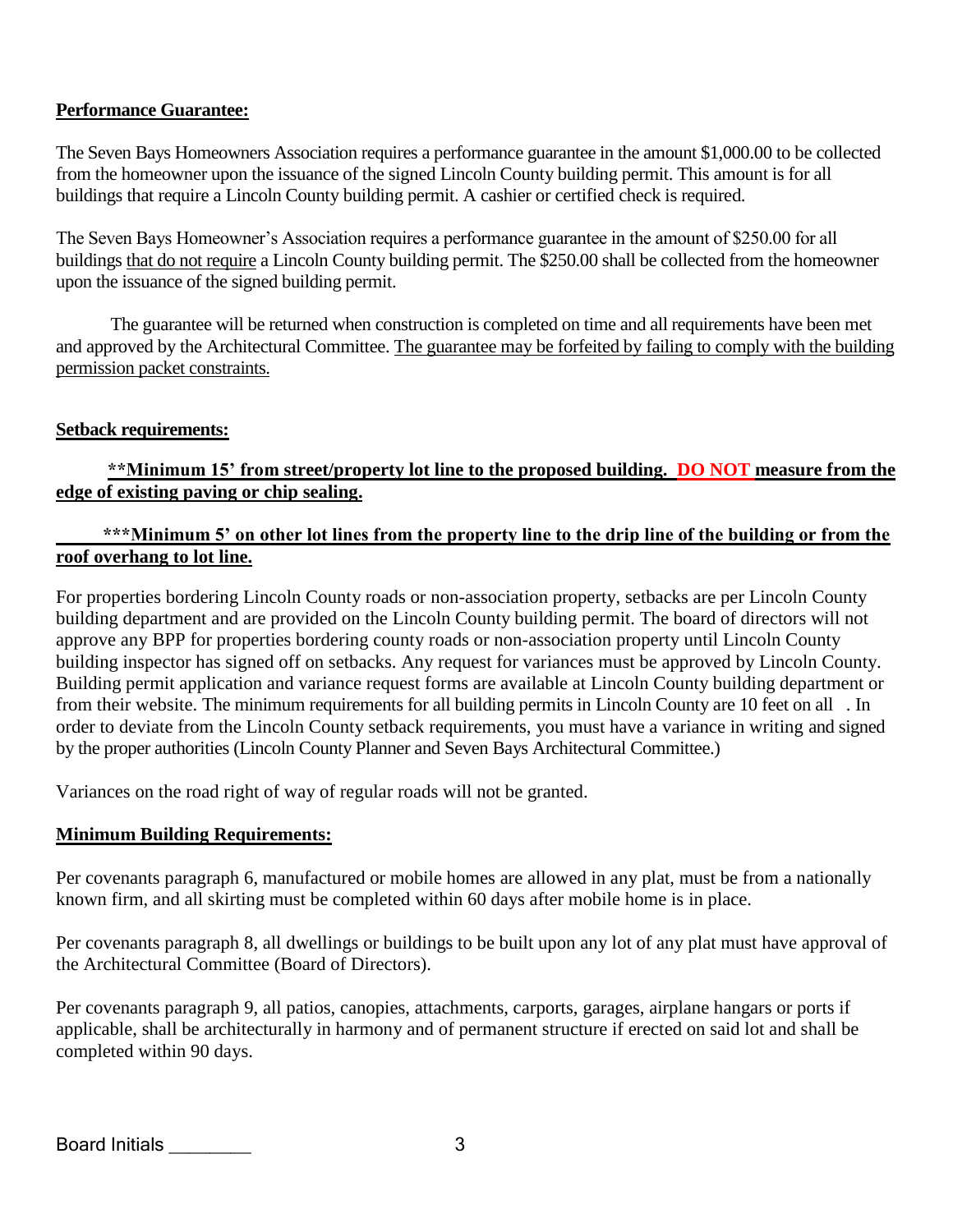Per covenants paragraph 12, no building shall be erected on any lot until the design and location thereof have been approved in writing by the Architectural Committee (Board of Directors). However, in the event, such committee fails to approve or disapprove such design or location within thirty (30) days, then such approval shall not be required, provided the design and location on the lot conform to and are in harmony with the existing structures.

Per covenants paragraph 13, all structures must be completed as to exterior appearance within one (1) year of commencement of construction.

Specific requirements per covenants by plat:

Plats 1, 2 and Fry's:

• Mobile homes must be a minimum of 10' x 50'

Airport – Blocks 2, 3, 4 and 5 only:

- Mobile homes must be a minimum 20' x 40'
- Dwellings must be a minimum of 600 sq. ft.

Plats 3 & 4:

- Mobile homes must be a new doublewide of not less than 900 sq. ft. floor space and must be placed on permanent concrete foundations.
- Dwellings must be a minimum size of 900 sq. ft.

## **Lot Layout**:

Lot owners must provide a survey report and verify all lot lines prior to submitting BPP. Lot owner must stake building location to confirm setbacks meet covenants and/or county requirements (as applicable).

## **Construction Plans**:

- If a BPP is required, lot owner will ensure copies of the building permit and plans (including dimensional view) are provided to the Board of Directors who will ensure location and design are in architectural harmony with existing structures per covenants. If the home is a manufactured home, pictures of all four sides will be adequate. Samples of siding and roofing shall be submitted with the BPP. Once the Board approves the BPP, no changes to location, or design, to include decks or any other addition may be made without prior approval of the Board of Directors.
- If no permit is required, lot owner must obtain Lincoln County Building Inspector's signature and date below:

Signature Date:

- The structure shall be recognized when complete:
	- o The exterior of the structure is complete
	- o Appropriate gradient backfill is in place
	- o Proper drainage is provided and not detrimental to neighboring properties or association right of ways

Board Initials \_\_\_\_\_\_\_\_ 4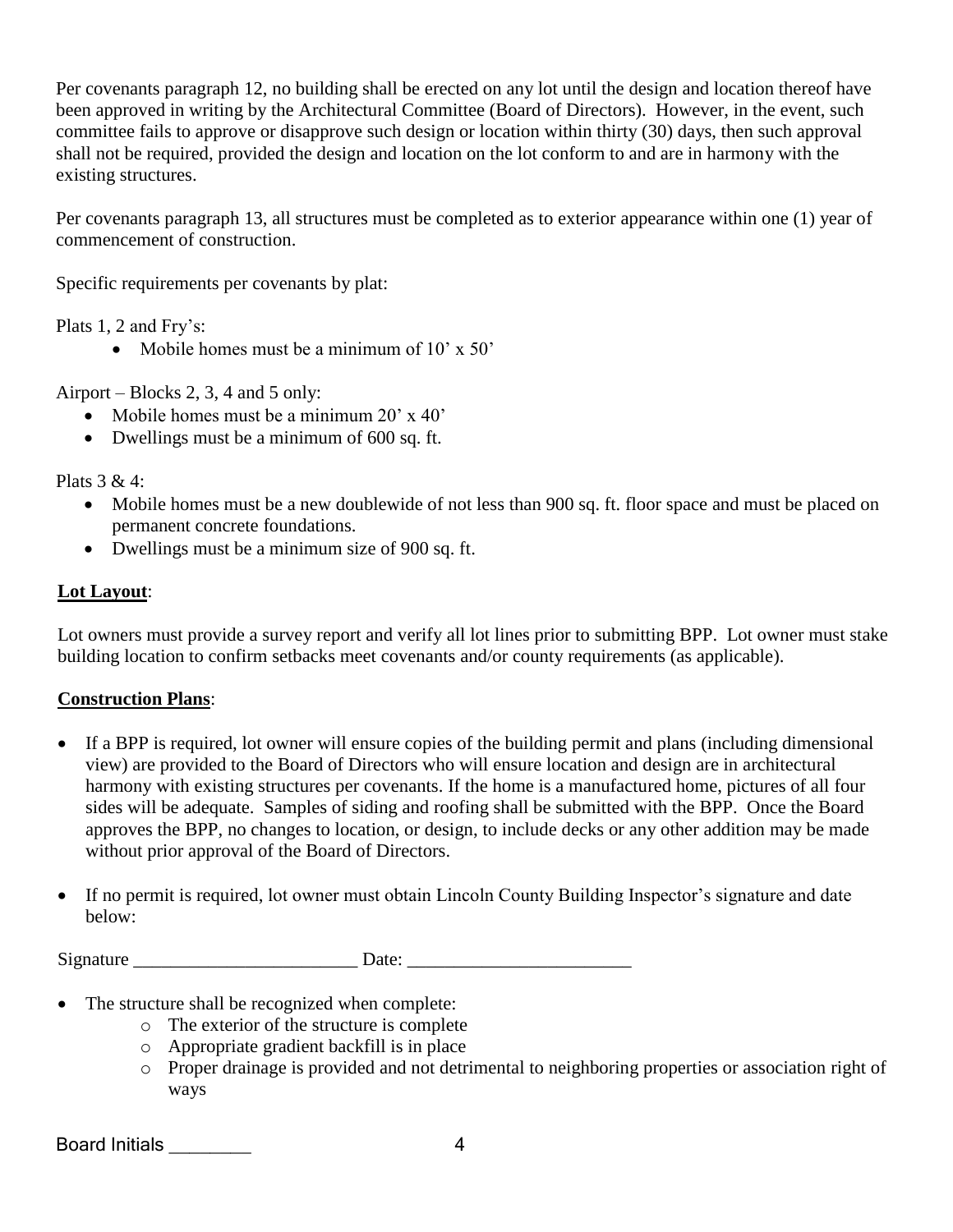- Time constraints according to restrictive covenants:
	- o All mobile home skirting shall be completed within 60 days after mobile home is in place.
	- o All patios, canopies, attachments, garages, airplane hangars or ports shall be completed within 90 days of commencement.
	- o All other structures shall be completed as to external appearance within one year of commencement.

#### **Reminders**

- 1. The restrictive covenants allow the Architectural Committee a 30-day period for review and approval of all Permits and BPP submitted.
- 2. Colors and structures must be in harmony.
- 3. During construction on your lot, the Plat Representative will visit your site to insure compliance with Seven Bays By Laws and Restrictive Covenants are being adhered to.

## **Building Process – Contractor & Owner**

Phase I – Conference with Seven Bays Estates Certified Water & Sewer System Operator and Maintenance Contractor (CWSSO & MC)

Upon receipt of a BPP, the CWSSO & MC and the Plat Rep (or a designated Board member) will hold a conference with the owner and review what has been submitted in the BPP. This is to ensure that the BPP has included all necessary paperwork.

CWSSO & MC Signature: \_\_\_\_\_\_\_\_\_\_\_\_\_\_\_\_\_\_\_\_\_\_\_\_\_\_\_\_\_\_\_\_\_\_\_\_\_\_\_ Date Completed: \_\_\_\_\_\_\_\_\_\_\_\_\_\_

Board Member (s) that attended the Meeting:

Phase II – Architectural Advisory Approval

- 1. All pages of the BPP need to be initialed by Plat Representative or member of the Board of Directors.
- 2. Preliminary staking of the lot must be completed.
- 3. A legible set of blueprints according to scale, including all dimensions.
- 4. Sample of exterior colors and materials to be used.